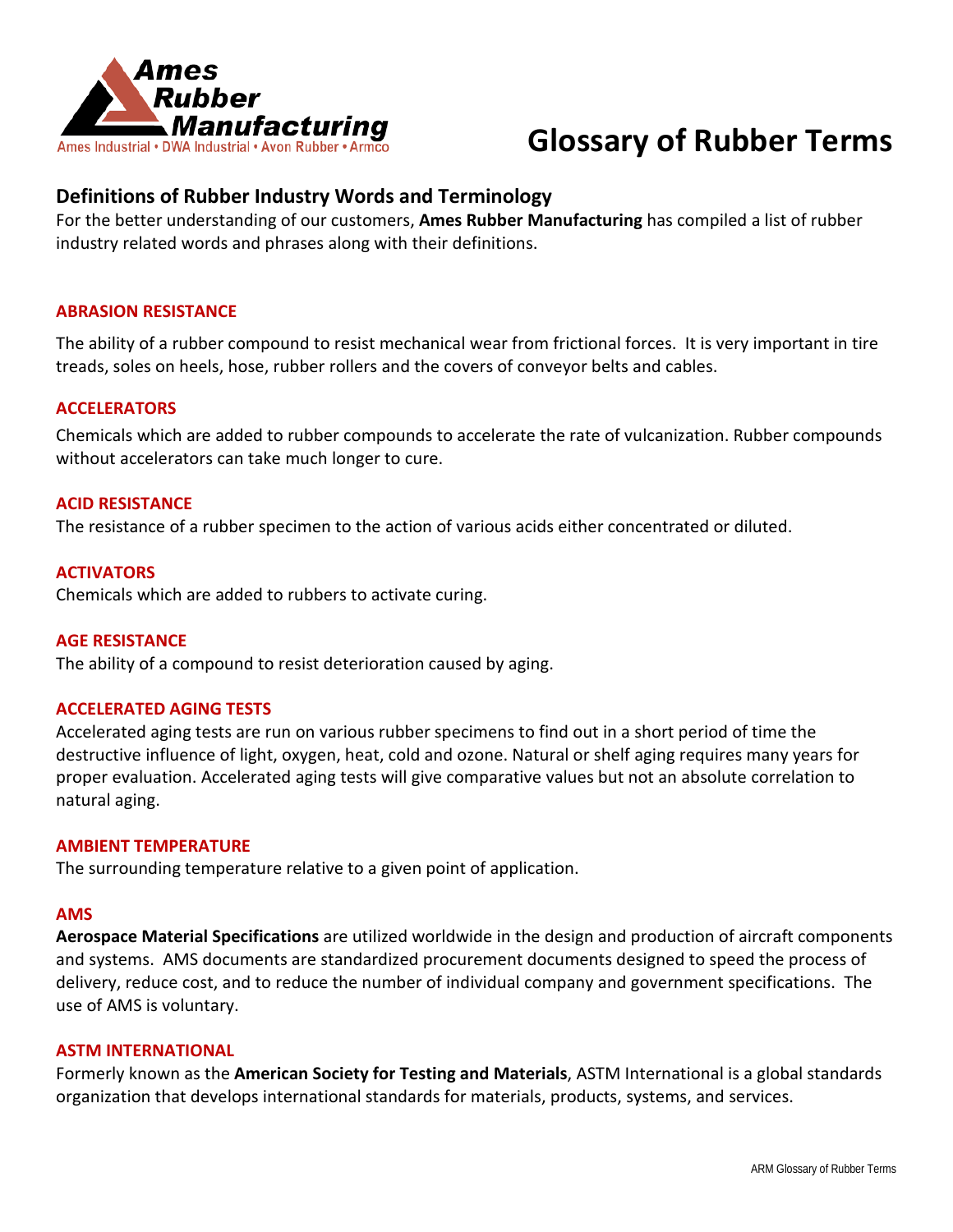

## **AUTOCLAVE**

A pressure vessel used to process material with pressure and heat. Steam pressure autoclaves are commonly used in the process of rubber vulcanization, particularly with extruded profiles.

## **BACKGRIND**

A distortion at the parting line of a molded part, usually in the form of a ragged indentation.

## **BATCH**

The product of one mixing operation.

## **BLISTERS**

A raised spot or bubble on the surface or a separation between layers, usually forming a void or air-filled space in the vulcanized article.

## **BLOOM**

A dusty or milky looking deposit derived from residual cure or other processing chemicals, oils or waxes that can migrate to the surface of a rubber product after parts are cured and stored. Post curing or washing of parts may mitigate this condition.

### **Buna-N**

(Nitrile) The most commonly used elastomer where resistances to petroleum fluids, as well as good physical properties are required.

## **Buna-S**

(SBR) Co-polymers of Butadiene and Styrene**.**

## **BUTT SPLICE OR JOINT**

Joining two ends of a seal whereby the junction is perpendicular to the mold parting line.

## **Butyl**

A copolymer of Iso-Butylene and Isoprene.

## **CALENDER**

A machine utilizing large steel rollers to form compounded rubber of various thickness and hardness into rubber sheeting in roll form.

### **CARBON BLACK**

Is essentially elemental carbon in the form of extremely fine particles having an amorphous molecular structure. Rubber grade carbon blacks are characterized by four basic properties; surface area, particle size, structure and surface activity and is one of the major fillers used in rubber production as a backbone reinforcement and pigment for a compound.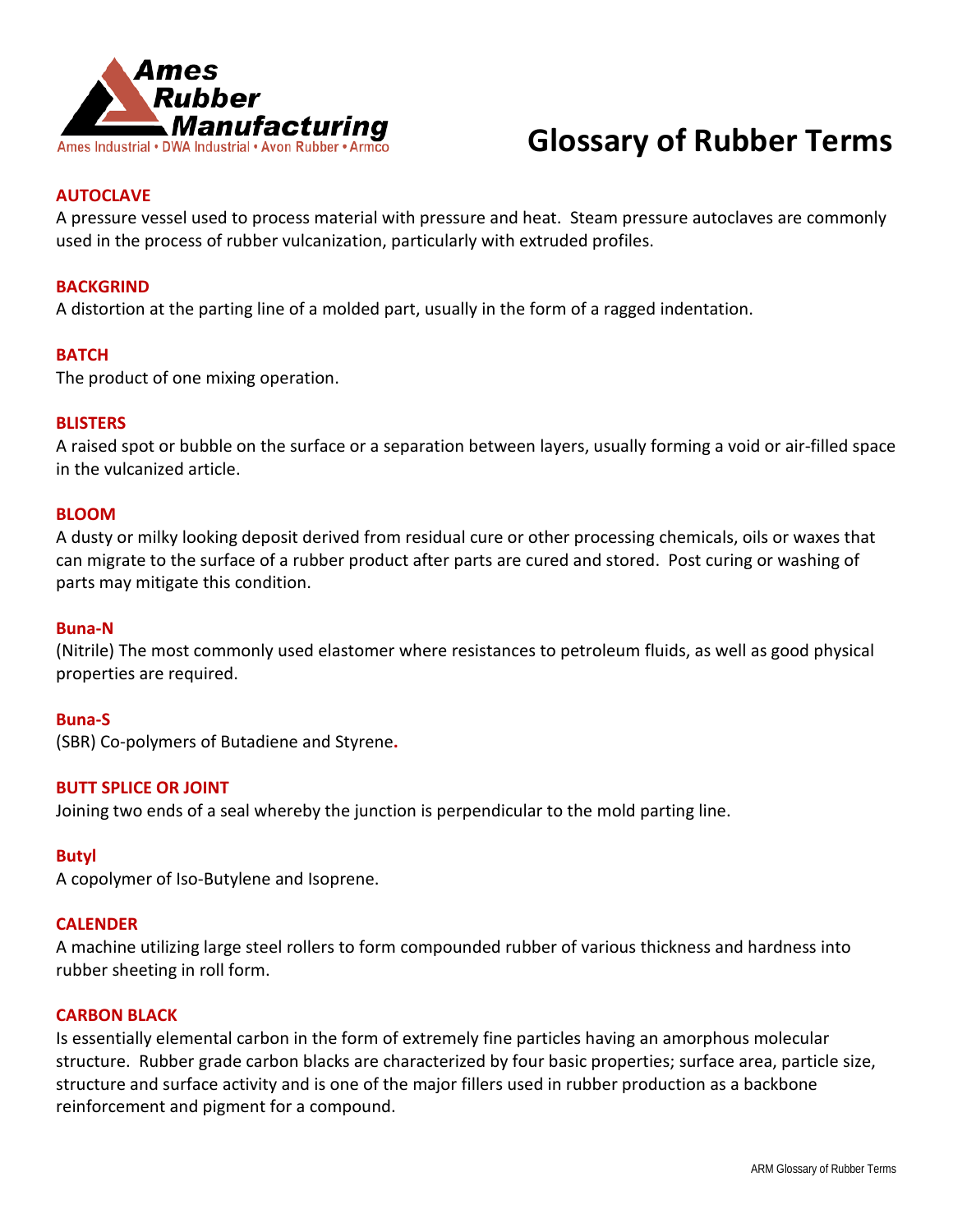

## **CHEMICAL BONDING**

A method of bonding rubber to inserts by applying special primers and adhesives to the insert prior to molding in Rubber to Metal Bonding applications.

## **CLAY**

Commonly used as an "extender" in rubber compounds. Treated clays reinforce the rubber and are termed "hard" clays. Those which do not provide reinforcement are called "soft" clays.

## **CLOSURE DIMENSION**

Dimensions of a molded rubber product that are affected by flash thickness (mold closure) variation.

## **COMPOUND**

A mixture of polymers with all materials necessary (oils, carbon black, processing aids, curing agents, etc.) to create the rubber part prior to vulcanization.

## **COMPRESSION RUBBER PRESS**

A hydraulic press that molds rubber compounds into a desired three dimensional shape. Created with different tonnages with different platen sizes and ram diameters to accommodate large or small molds with high or low pressure. These platens are normally heated with steam or electric heaters and are used for compression and transfer molding of rubber products.

### **COMPRESSION SET**

Is a permanent deformation to a specimen resulting from compressive stress. It is measured:

(1) as the amount by which a standard test piece fails to return to its original thickness after being subjected to a standard compressive load or deflection for a fixed period of time: or

(2) as the distance returned relative to the amount deflected.

Nominally, the decrease in thickness of a test specimen 30 minutes after removal from a device in which the specimen has been subjected to compression deformation.

## **CONDUCTIVE RUBBER**

A rubber capable of conducting electricity. Most generally applied to rubber products used to conduct static electricity.

## **CONTINUOUS VULCANIZATION**

The condition where an extruded shape is processed through vulcanization reaction without pause. Hot Air Vulcanization (HAV) is one example of continuous vulcanization.

## **CO-POLYMER**

A polymer made from two different monomers. For example, SBR is a rubber co-polymer and is made up of Styrene and Butadiene monomers.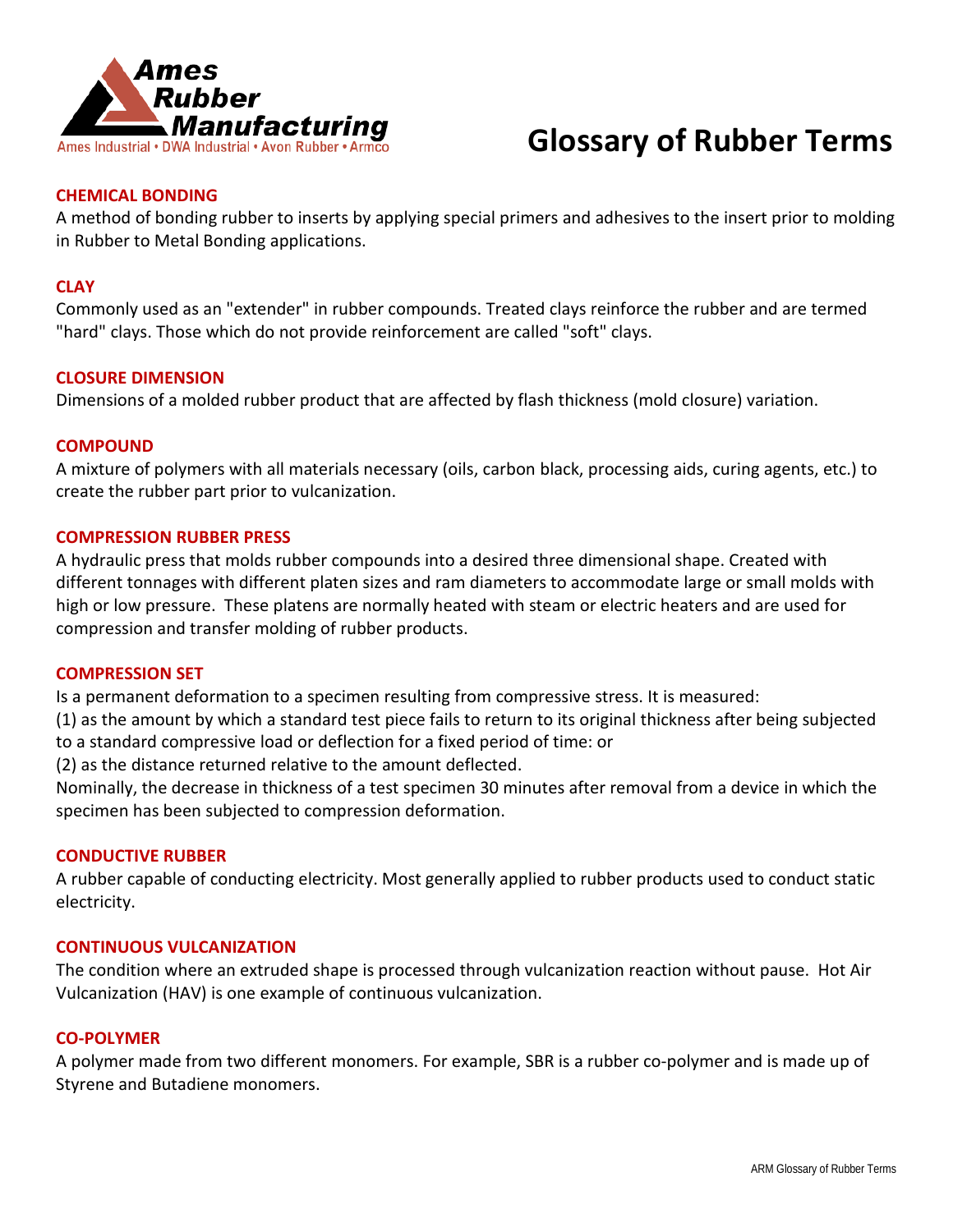

## **CREEP**

The progressive relaxation of a given rubber material while it is under stress. This relaxation eventually results in permanent deformation, or "set".

## **CROSS-SECTION**

A rubber part viewed as if cut at right angles to the molding line, showing internal structure.

## **CUREATIVES (CURE PACKAGE)**

The chemicals involved in curing the rubber, e.g. accelerators, vulcanizing agents, activators etc.

## **CURE DATE**

Date when a rubber part was manufactured. "4Q12" indicates Fourth Quarter, 2012.

## **DAMPING**

The quality of an elastomer to absorb forced vibrational energy.

## **DEFLASHING**

Any of various processes used to remove the waste edge from a molded rubber part.

## **DUROMETER HARDNESS**

Is the measurement most generally used for stating the hardness of elastomeric materials. For example, a rubber band is approximately 30 shore hardness, tire tread stock is approximately 60 shore "A" hardness and a typical hard rubber shoe heel is about 80 shore "A" hardness. Shore and Durometer are interchangeable. "A" scale is used for rubber, while "D" scale is used for plastic.

## **DYNAMIC SEAL**

A seal required to prevent leakage past parts which are in relative motion.

## **ELASTICITY**

The property of a rubber part which tends to return to its original shape after deformation.

## **ELASTOMER**

A term used to describe elastic polymers with rubber-like behavior.

## **ELONGATION**

The percentage of original length (length at rest), to which a rubber compound is stretched. **Percent Elongation** or strain is the extension between 1" apart, bench marks produced by a tensile force applied to a specimen. It is expressed as a percentage of the original distance between the marks. ) e.g. if a rubber reaches twice its length before breaking its elongation is 100%. See ASTM 214 **Ultimate Elongation** is the percent increase in original length of a specimen at the moment that it breaks or ruptures.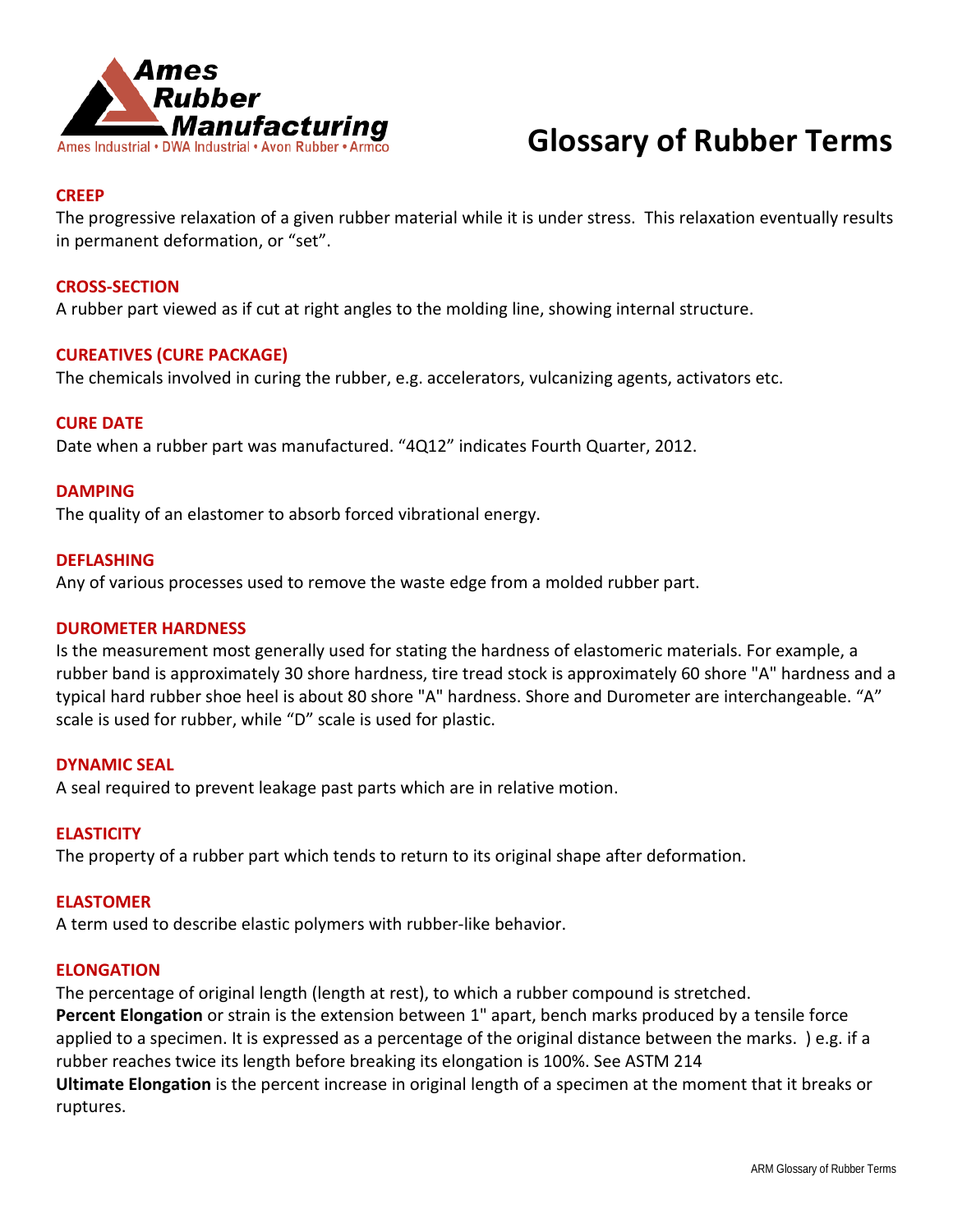

## **EPDM**

A terpolymer of Ethylene-Propylene-Diene. Noted for excellent ozone resistance.

## **EXTRUSION, RUBBER**

The process in which an uncured rubber compound is pushed through a die to produce the desired cross sectional shape and linear profile.

## **EXTRUSION OF A SEAL**

Distortion or flow, under pressure, of a portion of a seal into clearance between mating parts.

## **FEATHER EDGE**

The sharp, thin edge on parts, such as wiper seals and cups.

## **FILLERS**

Fillers are chemically inert and are utilized as a processing aid in compounding to provide or improve consistency, durability, and performance in rubber products. Carbon Black is the most common reinforcing filler used in rubber production; non-black rubber fillers include calcium carbonate, kaolin clay, precipitated silica, talc, barite, amorphous silica and diatomite.

### **FIXED DIMENSION**

Dimensions on a rubber product that are not affected by flash thickness or mold closure variation.

## **FLAME RESISTANCE**

This is the resistance of a specimen to burning, or material that will not support combustion under ordinary conditions.

## **FLASH**

Excess rubber left around a rubber part after molding, due to space between mating mold surfaces; removed by trimming.

### **FLEX CRACKING**

Rubber specimens subjected to repeated flexing have been found to develop small cracks on the surface of the specimen.

**Flex Life** is the number of cycles required to produce a specified state of failure in a specimen that has been flexed in a prescribed method.

## **FLOW LINES OR CRACKS**

Surface imperfections due to improper flow and failure of stock to knit or blend with itself during the molding operation.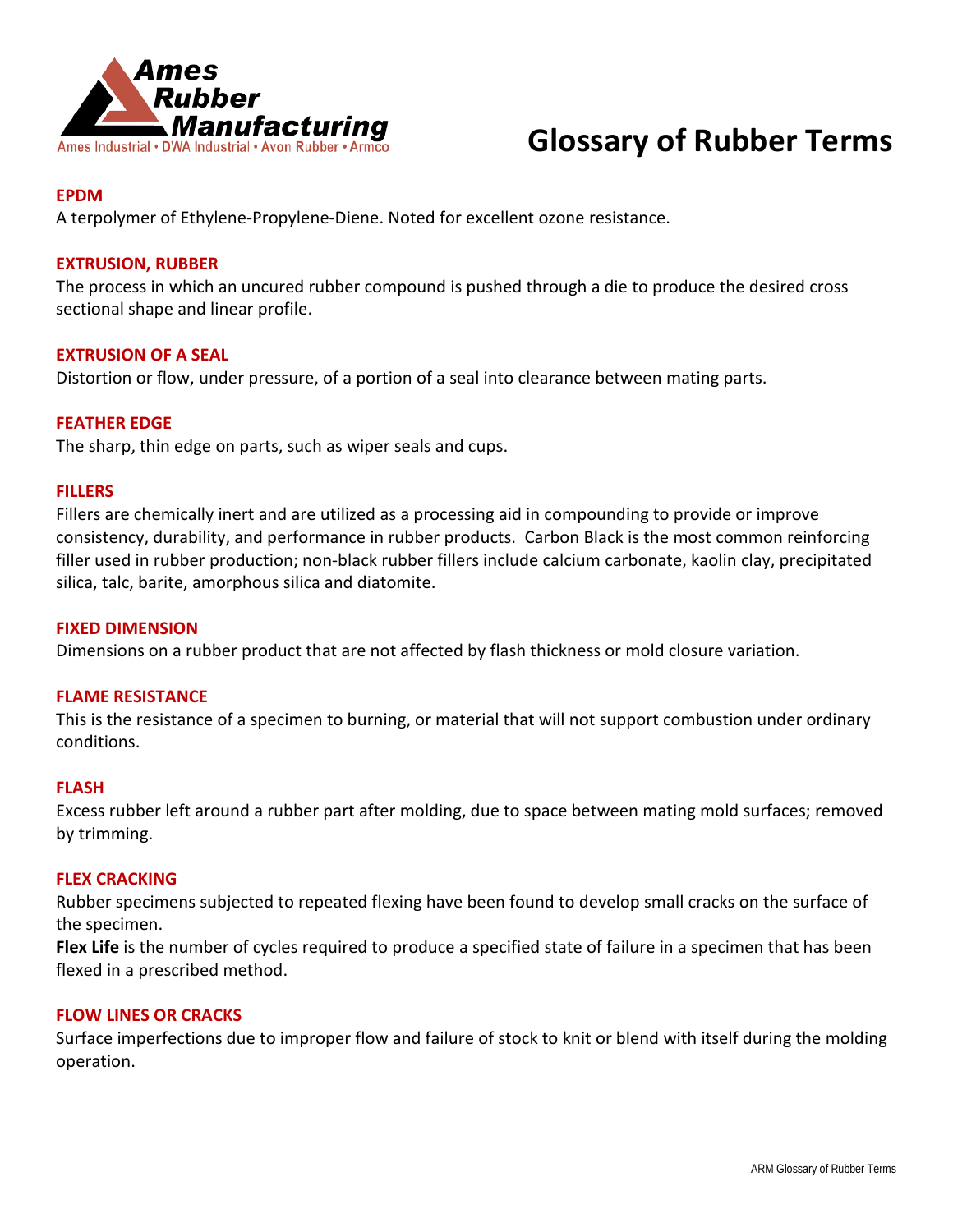

## **FLUOROCARBON (VITON®)**

A polymer designed to meet the most rigid requirements in oils, solvents, synthetic lubricants and corrosive chemicals, at elevated temperatures. Used extensively in oil field applications.

## **GASKET**

A shaped piece of rubber or gasketing material that seals the junction between two surfaces.

## **GATES**

The openings in an injection or transfer mold that ensure the even flow of material into the cavity. **Gate marks** are a raised spot or small depression on the surface of an injection or transfer molded part, where the gates interface the cavity. (Also called "Sprue Mark")

## **HARDNESS OF RUBBER**

The relative resistance of rubber to indentation as measured on a Shore "A" or Durometer Gauge. Higher numbers indicate harder materials; lower numbers, softer materials. Durometer or Shore, are interchangeable terms

## **HAV TUNNEL (HOT AIR VULCANIZATION)**

A long heated tunnel used in-line during silicone extrusion to vulcanize cure the extrusion.

## **HEAT RESISTANCE**

The ability of rubber to retain its useful properties under the destructive influence of heat.

## **HYDROCARBON SOLVENTS (AROMATIC)**

These solvents have basic Benzene structure, usually coal tar types such as Benzene, Toluene and Xylene.

### **HYPALON**

Trade name for Chlorosulphonated polyethylene.

## **HYSTERESIS**

The difference between the amount of energy absorbed when a rubber is stretched and the amount of energy released when the rubber is relaxed. High hysteresis indicates a high loss of energy (and therefore is good for energy absorbing applications). Low hysteresis rubbers are more resilient.

## **INJECTION PRESS**

A machine that injects heated viscous rubber into a mold to produce a desired three dimensional shape. Injection Press molding is utilized for high volume runs due to faster cure times compared to Compression and Transfer Molding.

### **INSERT**

Typically, a metal or plastic component to which rubber or plastic is chemically and/or physically bonded during the molding process.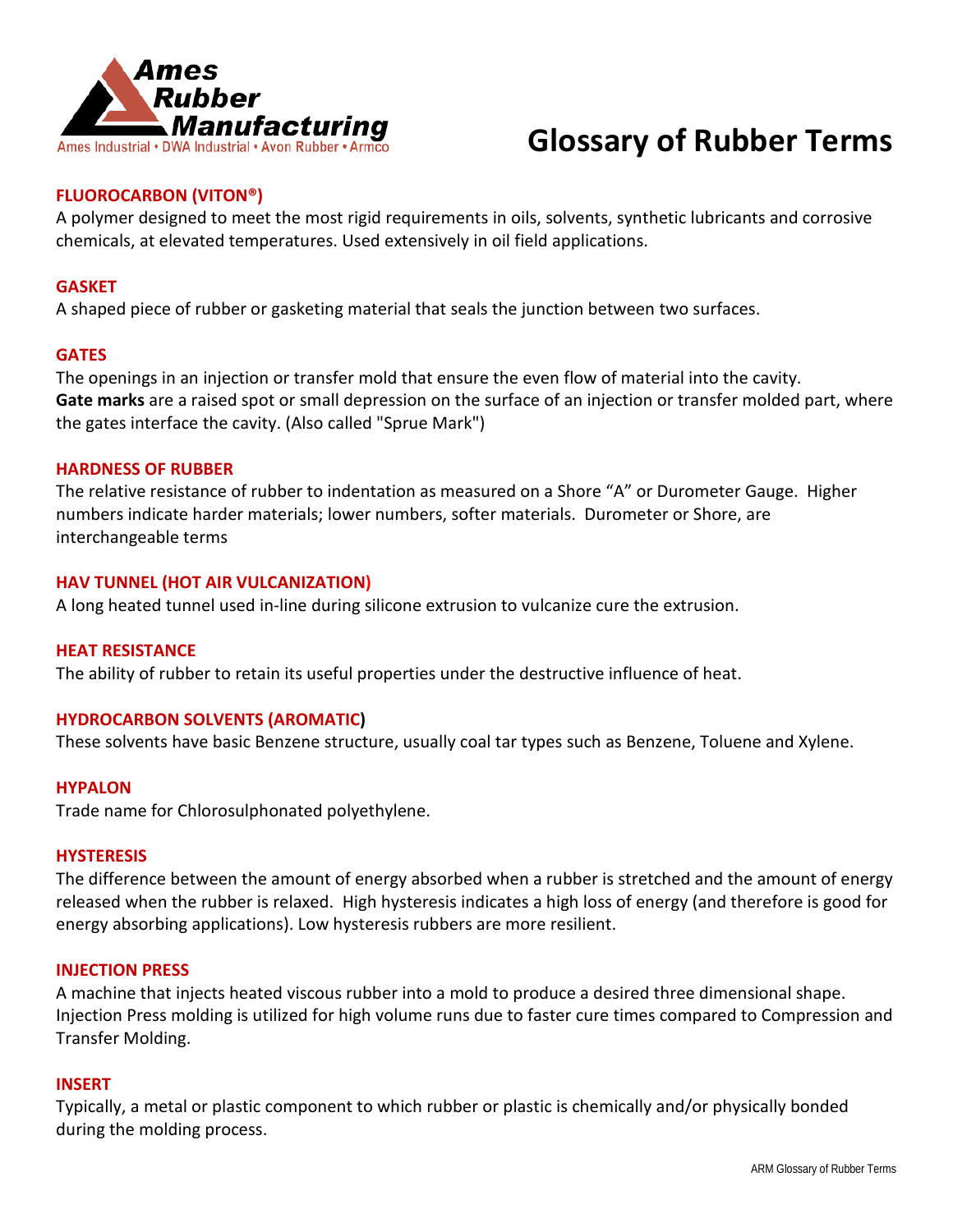

## **IRHD (International Rubber Hardness Degrees)**

A method to characterize an elastomer by its resistance to penetration of a known geometry indenter by a known force. This micro-technique is reproduced on irregular, as well as flat surfaces, and on cross sections as small as 1mm in thickness (.4").

The readings are similar, but not identical, to Shore "A" Durometer readings and require specialized IRHD testing equipment.

## **KNIT MARK**

A witness mark on a molded part, usually occurring at the midpoint between two transfer or injection sprue locations. Caused by the incomplete joining of the uncured rubber or plastic from each sprue during molding.

### **LATEX**

Latex is the milky sap of a variety of trees of the genus Heavea (Rubber trees). Latex is the base substance from which Natural Rubber (NR) products are derived.

## **LATHE CUT GASKETS**

Precision tolerance rubber washers that are either molded or extruded in tubes. The outside diameters of these tubes are then precision ground, and then cut to the desired thickness with an indexing lathe cutter.

## **LIM (Liquid Injection Molding)**

Refers to the processing of liquid silicone Rubber (LSR)

## **LSR (Liquid Silicone Rubber)**

A specialized low viscosity silicone rubber compound utilized in the LIM process.

## **LOW TEMPERATURE FLEXIBILITY**

This is the temperature at which the rubber becomes too stiff to function in its intended manner.

### **MILLABLE GUM RUBBER**

Rubber that is processed on a rubber mill or internal mixer which has a much higher viscosity than liquid silicone rubber (LSR)

## **MISMATCH**

Unsymmetrical seal caused by dissimilar cavities in mating mold sections. This can often be caused by a mold being out of register/alignment.

### **MODULUS**

Tensile stress at a specified elongation. (Usually 100% elongation for elastomers). Modulus of elasticity is used to express the amount of stress in pounds per square inch (psi) required to stretch the test specimen to a given elongation.

It expresses the resistance to extension or stiffness. *A higher modulus means a stiffer material***.**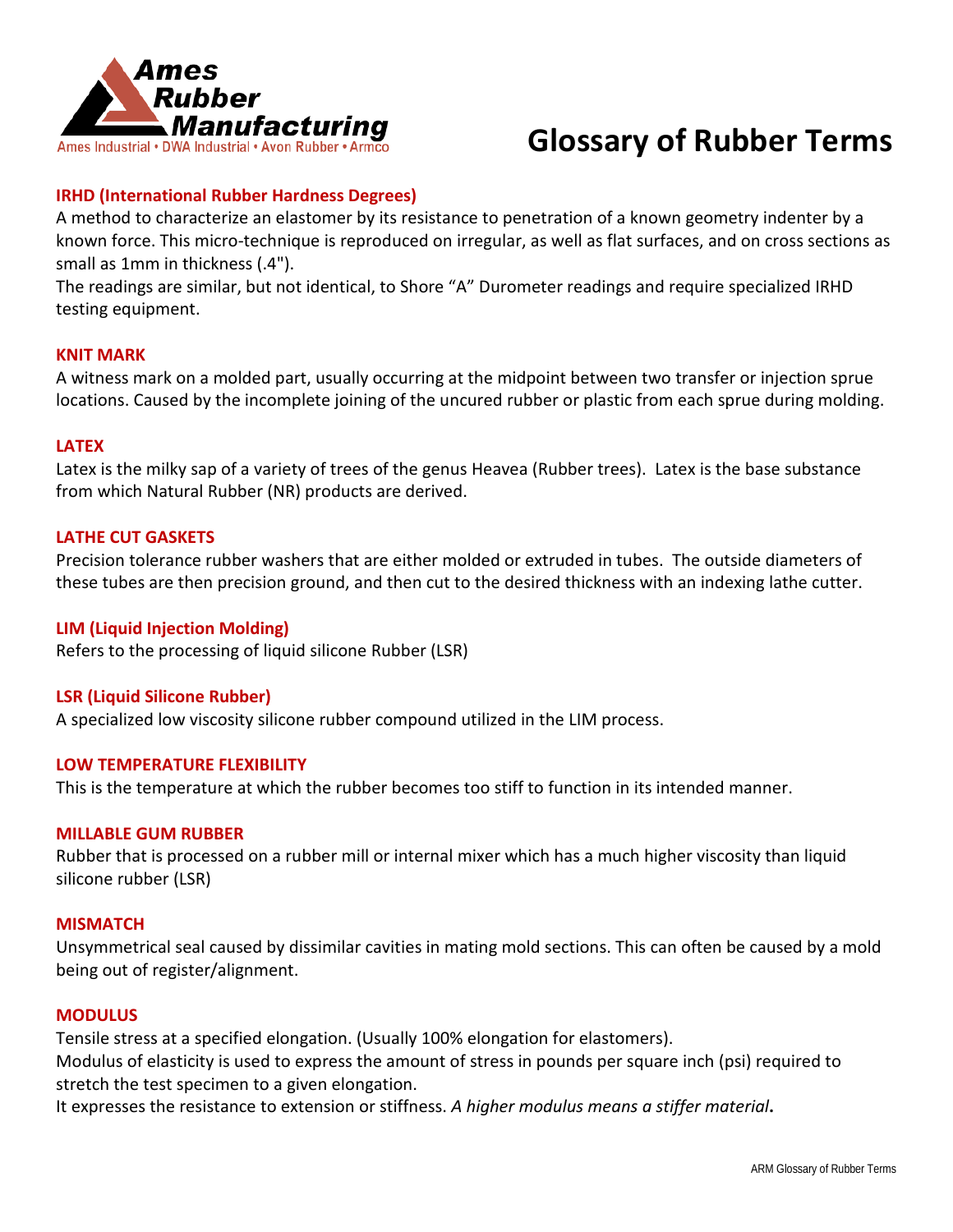

## **MOLD CAVITY**

Hollow space, or cavity, in the mold, which is used to impart the desired form to the product being molded.

## **MOLD FINISH**

The uninterrupted surface produced by intimate contact of rubber with mold surface at vulcanization.

## **MOLD REGISTER**

Accuracy of alignment and fit of mold sections. Off-Register is a misalignment of mold halves.

## **MOLD RELEASE**

A lubricating material usually sprayed onto the mold cavity surface prior to the introduction of the uncured rubber, to facilitate the easy removal of the molded part.

## **MECHANICAL BOND**

A method of physically bonding rubber to inserts through the use of holes, depressions or projections in the insert.

## **MOONEY VISCOSITY**

Measurement of the plasticity or viscosity of an uncompounded or compounded vulcanized, elastomer seal material by means of the Mooney Shearing Disk Viscometer.

### **NEOPRENE® (CHLOROPRENE)**

An excellent general purpose rubber.

## **NITRILE (Buna-N)**

A rubber polymer with excellent resistance to petroleum fluids along with good physical properties.

### **NOMINAL DIMENSION**

The nearest fractional equivalent to actual decimal dimension.

## **OIL RESISTANCE**

Ability of a vulcanized rubber to resist the swelling and deterioration effects of various types of oils.

### **OIL SWELL**

The change in volume of a rubber article due to absorption of oil or other fluids.

## **O-RING**

A circle of rubber material with a round cross section which affects a seal through squeeze or pressure.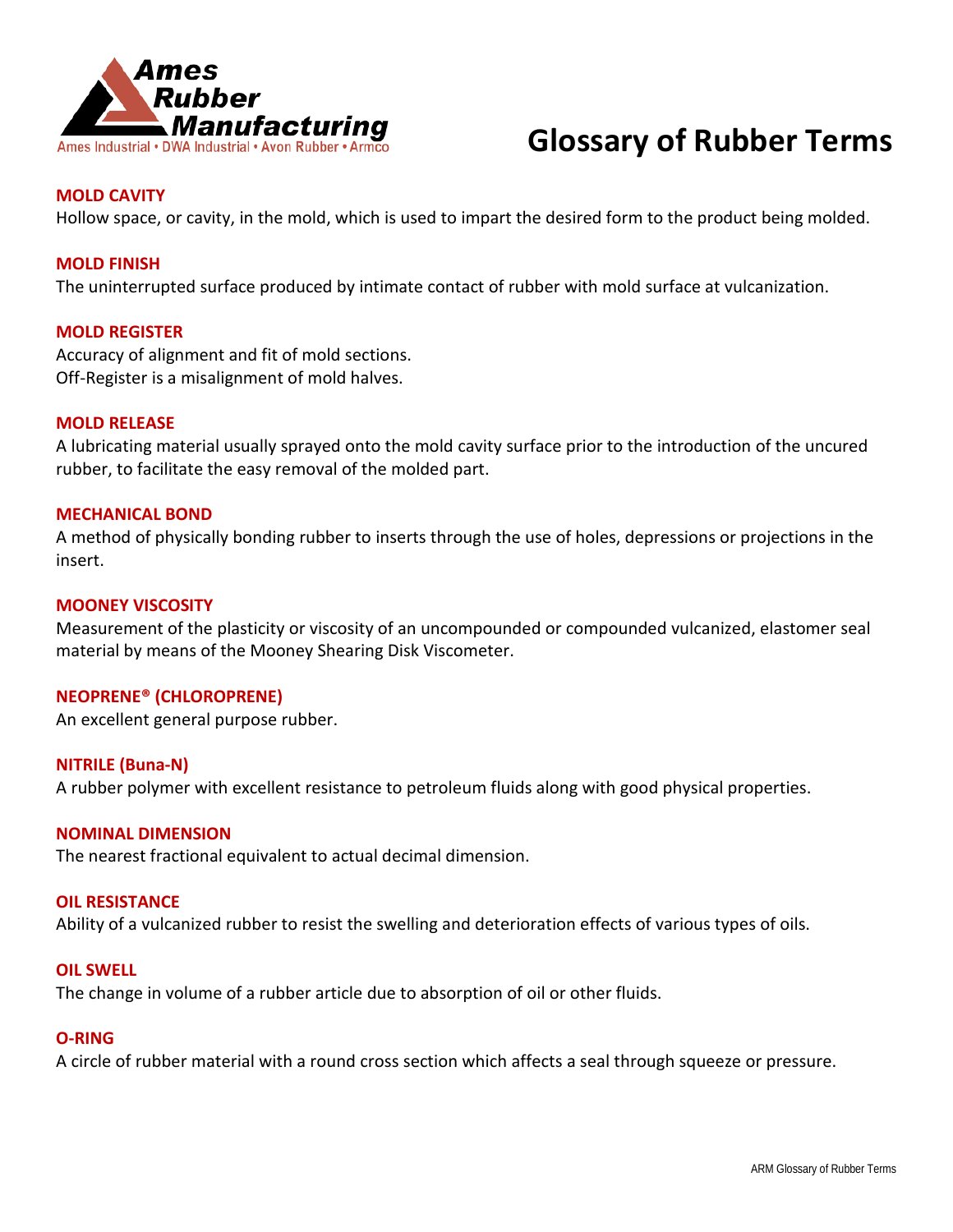

## **OUT-GASSING**

A vacuum phenomenon wherein a substance spontaneously releases volatile constituents in the form of vapors or gases. In rubber compounds, this may include water vapor, plasticizers, air, inhibitors, etc.

## **OVERFLOW GROOVE**

A groove around the mold cavity used to accept excess material from the cavity and to create a better "pack" for the part.

## **OXIDATION RESISTANCE**

This is the ability of rubber to resist the reaction of atmospheric oxygen.

## **OXYGENATED SOLVENTS (ALIPHATIC)**

Straight chain organic carbon structures such as petroleum type solvents.

## **PARTING LINE**

The line on the surface of a molded part where the mold plates meet.

## **PERMANENT SET**

When a piece of rubber is stretched and released it does not return to its exact original length but comes to rest somewhat longer than it was before stretching. This increase in the length of the rubber, expressed as percent of original length, is termed "permanent set" or "memory".

### **PERMEABILITY**

The ability or ease in which a liquid or gas can pass through a film of rubber. In rubber terminology, it is the rate of gas flow expressed in atmospheric cubic centimeters per second through an Elastomeric material one centimeter square and one centimeter thick. (atm cc/cm squared / cm/sec)

### **PLASTICIZERS**

Liquids which are incorporated into rubber are generally described as plasticizers because of their softening effect on the compound.

## **POLYMER**

Many monomer units chemically linked together in repeating structural units. Rubber polymers available at Ames Rubber Manufacturing include: Silicone, Fluorosilicone, Viton®, EPDM, Nitrile, SBR, Natural Rubber, Neoprene® and many more.

## **POLYMERIZATION**

The process of linking two or more molecules to form a new molecule having different properties.

### **POLYURETHANE**

An organic material noted for its high abrasion, ozone, corona and radiation characteristics.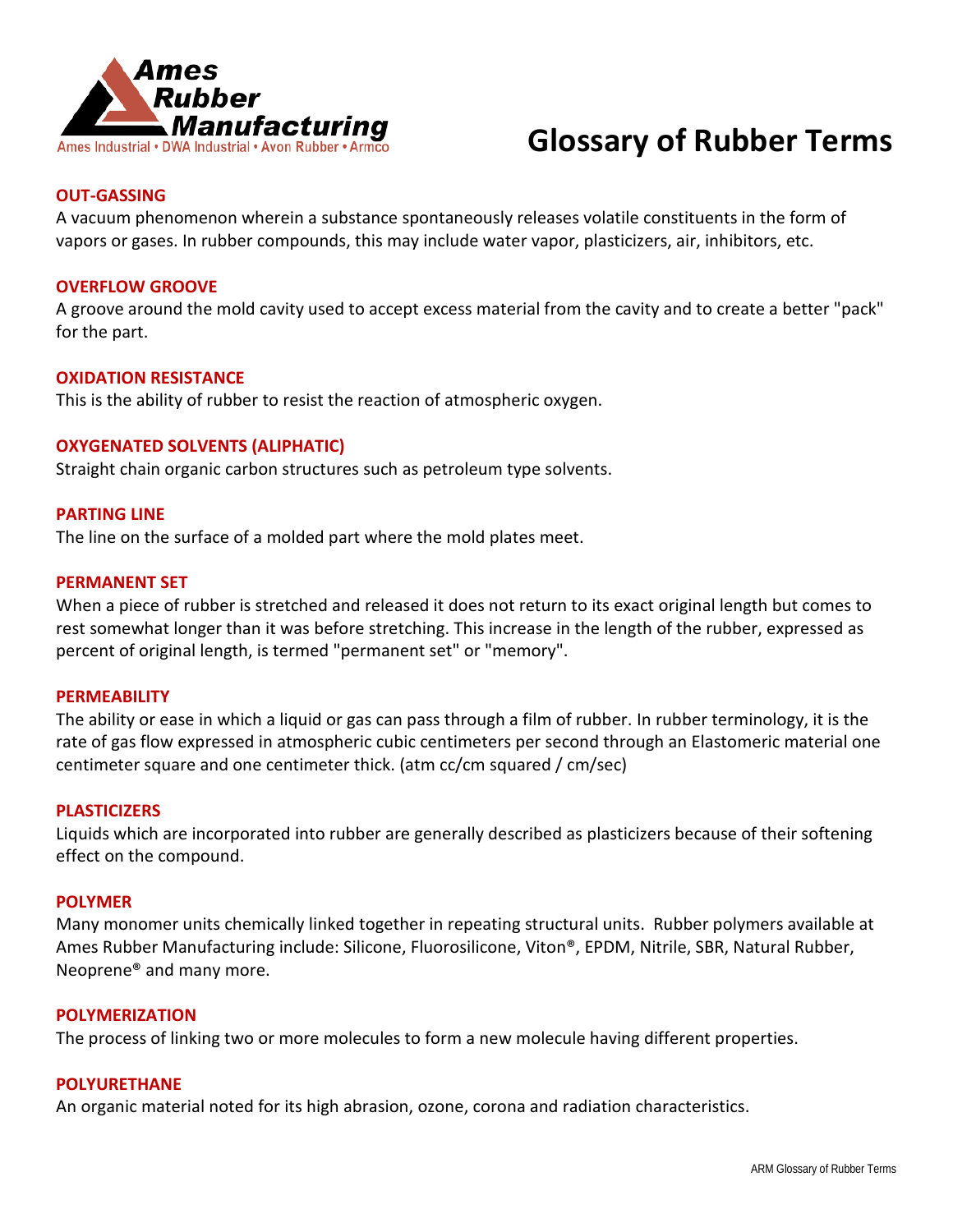

## **POST CURE**

The final step in the vulcanization process for some specialized elastomers. Provides stabilization of parts and drives off residual cure and other decomposition products resulting from the vulcanization process.

## **RESILIENCE**

The technical term used to describe "bounce" or "snap".

Increasing resilience means an increasing "bounciness".

It is the ratio of energy output to energy input in a rapid full recovery of a deformed specimen. It is usually expressed as a percent.

## **REBOUND**

A measure of the resilience, usually as a percentage of vertical return of a body which has fallen and bounced.

## **RoHS COMPLIANCE**

**The Restriction of Hazardous Substances** (RoHS) Directive 2002/95/EC was adopted in February 2003 by the European Union. This directive restricts the use of six hazardous materials in the manufacturing of various types of electrical and electronic equipment. See the Ames Rubber Manufacturing RoHS Declaration.

## **RTV (Room Temperature Vulcanization)**

Generally silicone rubber that after mixing will cure when exposed to air.

## **RUBBER, NATURAL**

Raw or crude rubber obtained from vegetable sources.

## **RUBBER, SYNTHETIC**

Manufactured or man-made elastomers.

### **RUNNER**

The system for leading rubber and plastic materials into the gate of an injection mold.

### **RUNOUT**

Expressed in inches and/or TIR (Total Indicator Reading); refers to twice the radial distance between shaft axis and axis of rotation.

### **SBR**

Copolymer of Butadiene and Styrene; an all-purpose type synthetic, similar to natural rubber.

## **SCORCHING**

Premature curing or vulcanization of a rubber compound during processing.

## **SCREW**

The rotating component of an extruder or injection press which delivers the rubber to the die or mold.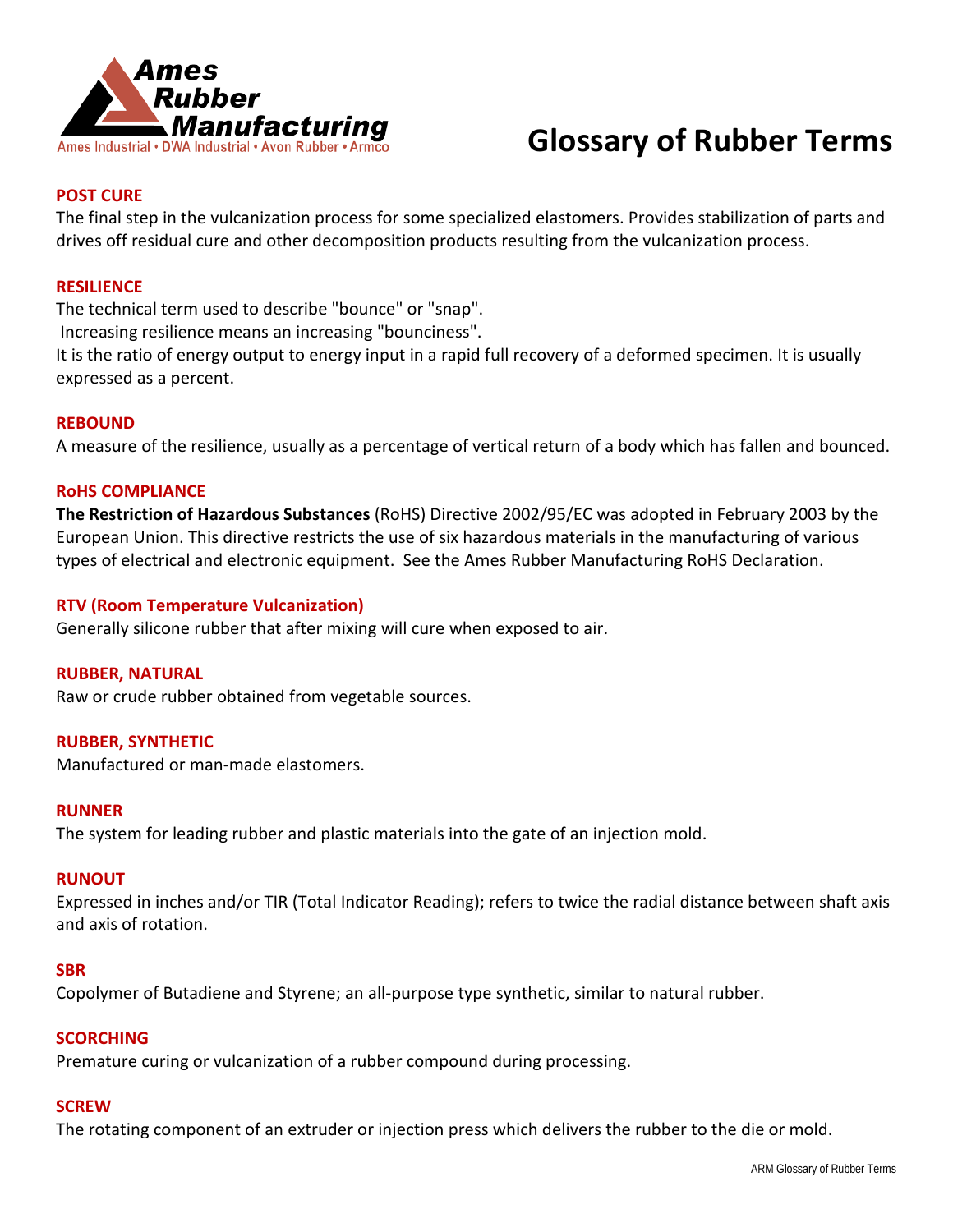

## **SHORE HARDNESS**

Interchangeable with Durometer to designate the Hardness of a material. **Shore "A" is the scale used for rubber.** Shore "D" is used for plastics.

## **SHRINKAGE**

1) The ratio between a mold cavity size and the size of a product molded in that cavity,

2) Decreased volume of a seal, usually caused by extraction of soluble constituents by fluids followed by air drying.

## **SILICONE RUBBER**

Elastomer that retains good properties through extra wide temperature ranges.

### **SPRUE**

The primary feed channel that runs from the outer face of an injection or transfer mold, to the mold gate in a single cavity mold, or to the runners in a multiple cavity mold.

## **SPRUE MARKS**

Marks left on the surface of a rubber part, generally elevated, after removal of the sprue or cured compound in the gate, through which the compound is injected or transfer molded.

## **STATIC SEAL**

Part designed to seal between parts having relative motion. (See Gasket)

## **SUN CHECKING**

Surface cracks, checks or grazing caused by exposure to direct or indirect sunlight.

## **SPECIFIC GRAVITY**

This is the ratio between the weight of unit volume of a specimen and the weight of the same volume in water at room temperature. This value is extremely helpful in identifying unmarked, black, rubber specimens. For example, the specific gravity of different polymers such as Viton® generally has a specific gravity of 1.83, while Neoprene is closer to 1.40, and Nitrile is generally around 1.24. These are approximate values but each compound will have its own measurable and repeatable specific gravity.

### **TEAR RESISTANCE**

Resistance to growth of a cut or nick when tension is applied to the cut specimen. Commonly expressed as pounds per square inch thickness.

## **TEAR STRENGTH**

Maximum force required to tear a specified specimen. The standard test pieces are designed to produce weak points where a tear is initiated. See ASTM D624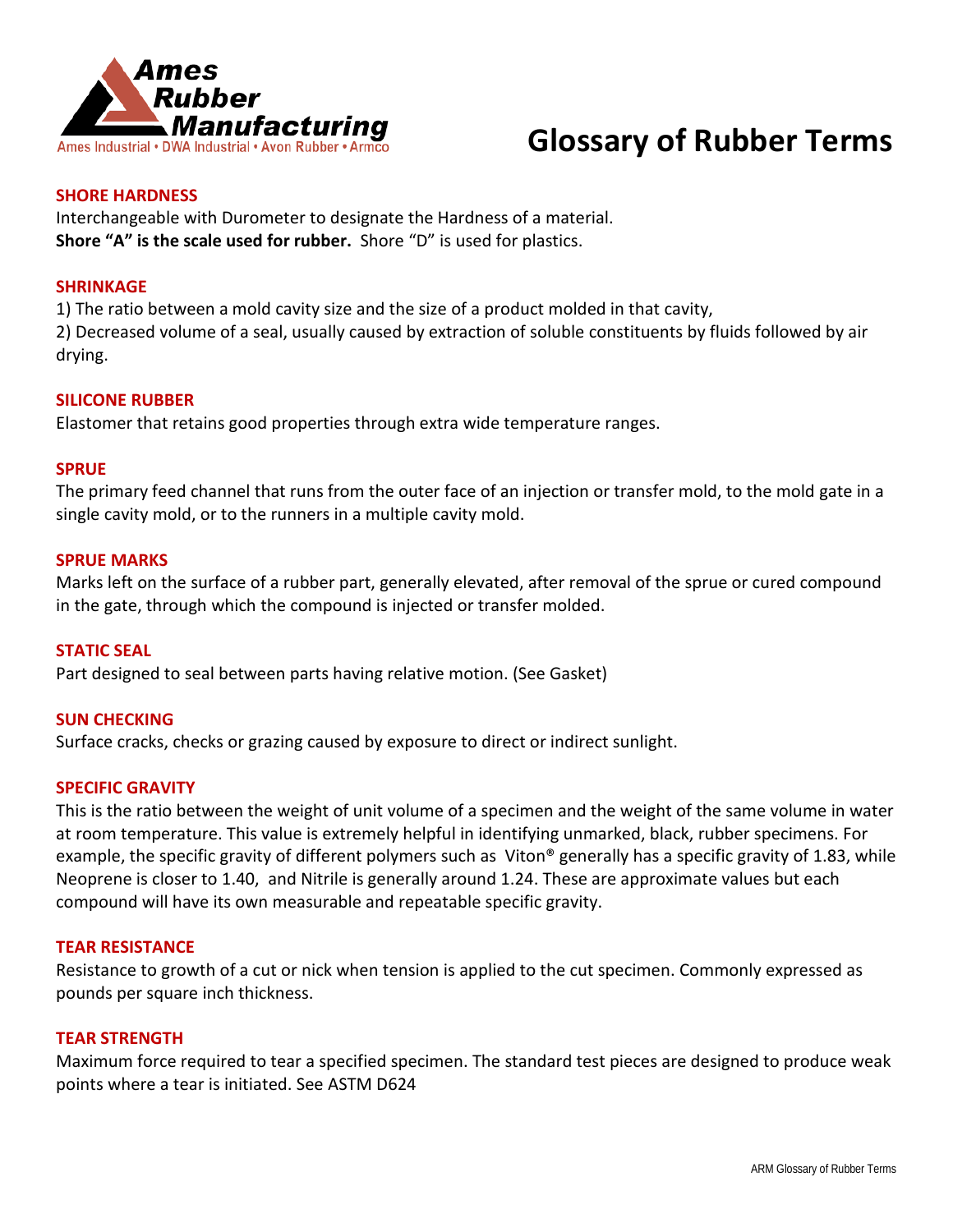

## **TENSILE STRENGTH**

Tensile strength or stress is the force per cross-sectional area which is applied at the time of rupture of a specimen. It is usually expressed as pounds per square inch (psi), or Mega Pascal (Mpa).

## **THERMAL EXPANSION**

Expansion caused by increase in temperature. May be linear or volumetric.

## **THERMOSET**

Any material which melts on heating but then undergoes a permanent chemical change after which it is heat stable (i.e. it will degrade on further heating rather than "melt").

## **THERMOPLASTIC**

A plastic capable of being repeatedly softened by increase of temperature, and hardened by decrease of temperature.

## **THERMOPLASTIC RUBBER (TPR OR TPE)**

A melt processable rubber that does not require chemical vulcanization and will repeatedly soften when heated and stiffen when cooled; and which will exhibit only slight loss of original characteristics.

## **TOTAL INDICATION READING (TIR)**

System that measures the roundness of a part in relationship to a center line.

## **TRANSFER MOLDING**

A method of molding in which material is placed in a pot, located between the top plate and plunger, and squeezed from the pot through gates (or sprues) into the mold cavity.

## **TRAPPED AIR**

Air which is trapped in a product or a mold during cure. Usually causing a loose ply or cover, or a surface mark, depression or void. Example: An undetected blister in a fused joint may eventually break down in a vacuum and suddenly (or slowly) release its entrapped air, thereby indicating a leak.

## **ULTIMATE ELONGATION**

A measure of how far a material will stretch before breaking; expressed as a percentage of its original length.

## **UNDERCUT**

A groove on either the outside or the inside of a molded part.

## **UNDERCURE**

Removing rubber from the mold before the vulcanization process has been completed. Often results in porosity in the rubber or unusually poor compression set.